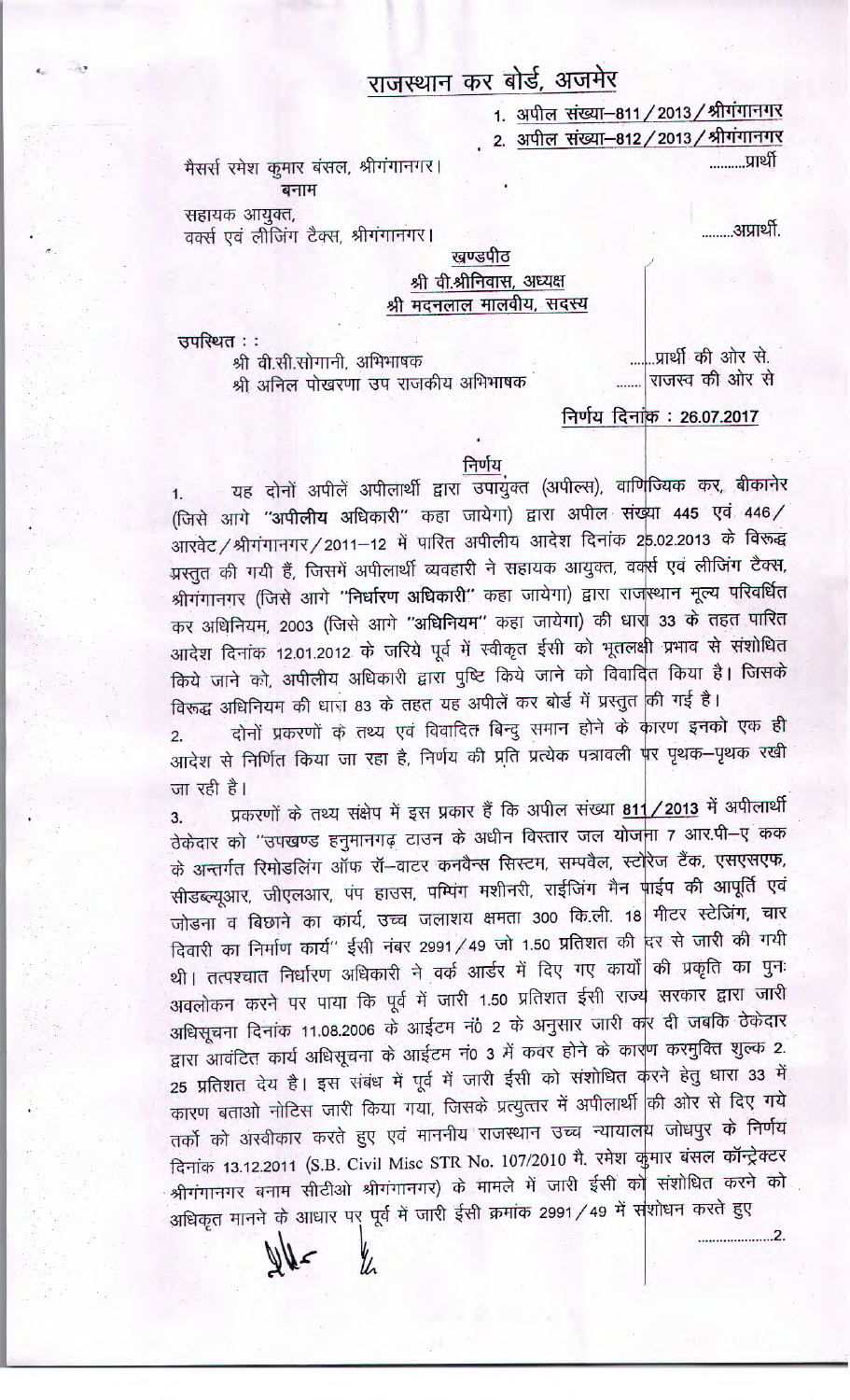#### अपील सं0 811 एंव 812 / 2013 / श्रीगंगानगर  $-2-$

1.50 प्रतिशत के स्थान पर 2.25 प्रतिशत की दर से कुल ठेका राशि रूपये 4,69,35,405 / -पर ईसी फीस रूपये 10,56,047 / - निर्धारित की गयी।

इसी प्रकार अपील संख्या 812/2013 में ईसी ठेकेदार व्यवसायी को अवार्डर द्वारा रिमोडलिंग ऑफ रॉ-वाटर कनवैन्स सिस्टम, सम्पवैल, स्टोरेज टैंक, एसएसएफ, सीडब्ल्यूआर, जीएलआर, पंप हाउस, आदि कार्य के लिए दिए गये ठेके के संबंध में व्यवसायी द्वारा ईसी प्रार्थना पत्र प्रस्तुत करने पर निर्धारण अधिकारी द्वारा दिनांक 29.07.2009 को 1.50 प्रतिशत की दर से ईसी क्रमांक 2991 / 27 जारी की गयी। तत्पश्चात व्यवसायी को जारी आवंटित कार्य का पुनः अवलोकन करने पर निर्धारण अधिकारी ने पाया कि पूर्व में जारी 1.50 प्रतिशत ईसी राज्य सरकार द्वारा ईसी से संबंधित जारी अधिसूचना दिनांक 11.08.2006 के आईटम नं0 2 के अनुसार जारी कर दी, जबकि ठेकेदार द्वारा आवंटित कार्य अधिसूचना के आईटम नं0 3 में कवर होने के कारण करमुक्ति शुल्क 2.25 प्रतिशत देय है। इस संबंध में पूर्व में जारी ईसी को संशोधित करने हेतु धारा 33 में कारण बताओ नोटिस जारी किया गया, जिसके प्रत्युत्तर में अपीलार्थी की ओर से दिए गये तर्को को अस्वीकार करते हुए एवं माननीय राजस्थान उच्च न्यायालय जोधपुर के निर्णय दिनांक 13.12.2011 के संदर्भ में अस्वीकार्य मानते हुए ईसी को संशोधित करने को अधिकृत मानने के आधार पर पूर्व में जारी ईसी क्रमांक 2991 / 27 में संशोधन करते हुए 1.50 प्रतिशत के स्थान पर 2.25 प्रतिशत की दर से कुल ठेका राशि रूपये 1,12,73,855.87 पर ईसी फीस रूपये 2,53,662 / – निर्धारित की गयी। उक्त दोनों संशोधन आदेशों के विरूद्ध व्यवहारी द्वारा अपीलें प्रस्तुत करने पर अपीलीय अधिकारी ने अपने आदेश दिनांक 25.02.2013 द्वारा व्यवहारी की अपीलें अस्वीकार की, जिसके विरूद्ध यह दोनों अपीलें अधिनियम की धारा 83 के तहत प्रस्तुत की गई है।

उभयपक्षों की बहस सुनी गई।  $4.$ 

अपीलार्थी की ओर से विद्वान अभिभाषक ने कथन किया कि निर्धारण अधिकारी ने 5. अपीलान्ट द्वारा प्रस्तुत ई.सी. आवेदन पत्र एवं उसके साथ संलग्न दस्तावेजों का अवलोकन करने एवं तथ्यों पर पूर्ण विचार करने के पश्चात अपीलान्ट को 1.5 प्रति. से मुक्ति शुल्क प्रमाण पत्र जारी किया है और अपीलान्ट द्वारा इसी आधार पर मुक्ति शुल्क जमा करवा कर कार्यसंविदा की कार्यवाही प्रारम्भ की गयी। इस प्रकार सुविचारित तरीके से जारी ई.सी. को बाद "चेन्ज ऑफ ओपीनियन" के आधार पर नहीं बदला जा सकता। अपने तर्को के समर्थन में निम्नलिखित न्यायिक दृष्टांत प्रस्तुत किये :-

- 1. टैक्सवर्ल्ड वॉल्यूम 36 पेज 67 मैसर्स इलेक्ट्रो मेकेनिकल बनाम अति. आयुक्त
- 2. टैक्सअपडेट वो0 44 पार्ट-1 (2016) पेज 39 सीटीओ बनाम मै0.पेनार इण्ड. लि. (राज. उच्च न्यायालय)
- 3. सैल्स टैक्स केसस वो0 105 पेज 373 मै. प्यूरोलेटर इण्डिया लि. बनाम स्टेट ऑफ यू.पी. (इलाहाबाद उच्च न्यायालय)
- 4. वैट एण्ड सर्विस टैक्स केसस (2015) 80 वीएसटी 12 (एससी) वोल्टाज बनाम सरकार
- 5. टैक्सअपडेट वो0 29 पार्ट-7 (2011) पेज 253 एसीटीओ बनाम मक्कड प्लास्टिक एजे. (एससी)
- 6. टैक्स अपडेट वो0 15 पार्ट-8 (2006) पेज 45 अधिसूचना संख्या एफ.12(63) एफडी /टैक्स/2005-80 दिनांक 11.08.200
- 7. टैक्स अपडेट वो0 31 पार्ट-2 (2011) पेज़ 68 सहा.आयुक्त बनाम यूनिटेक लि.
- 8. टैक्स अपडेट वो0 36 पार्ट-2 (2013) पेज 58 राकेश एन्टरप्राइजेज बनाम सीटीओ

.....................3.

 $24/$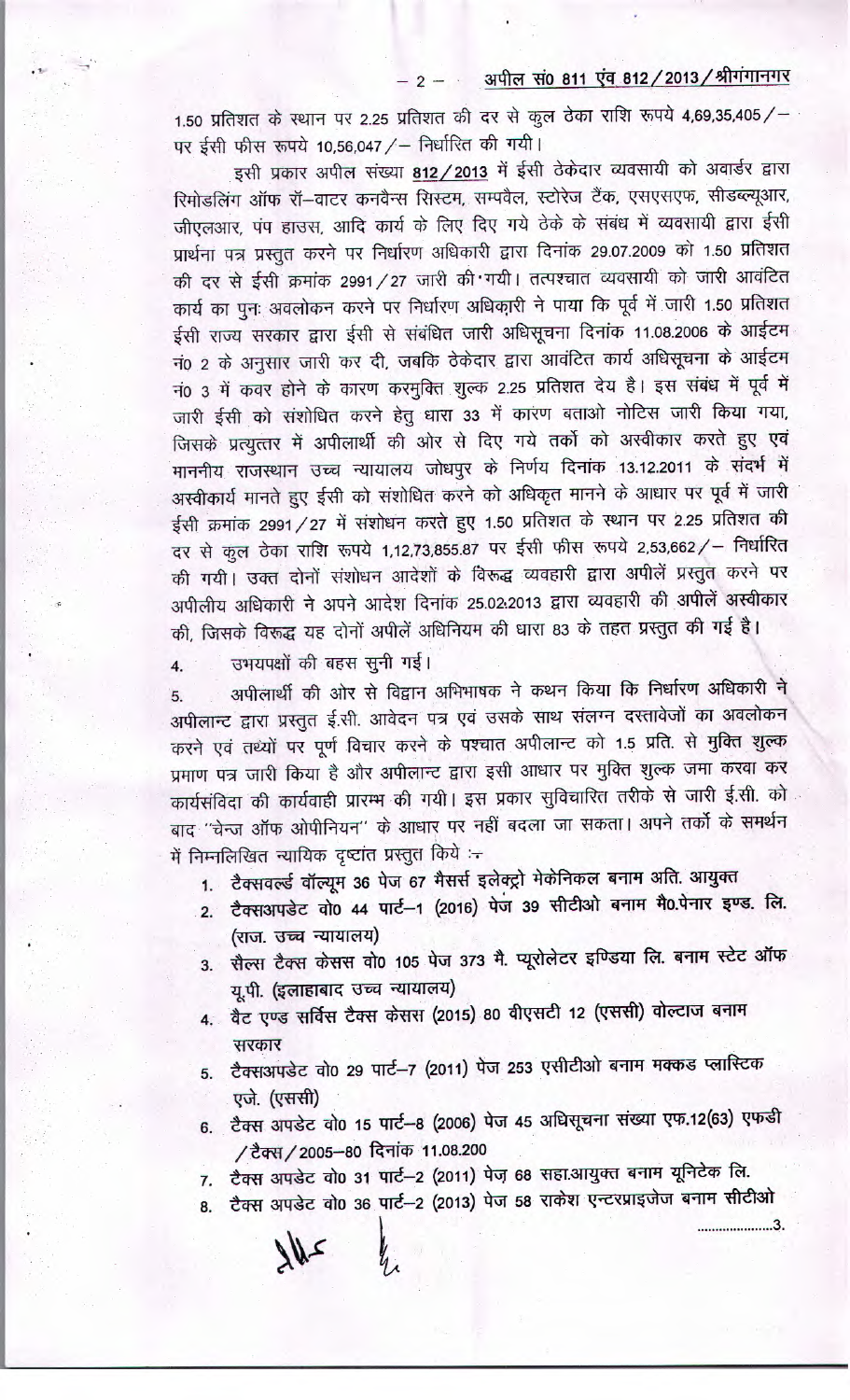### अपील सं0 811 एंव 812 / 2013 / श्रीगंगानगर

विद्वान अधिवक्ता ने कथन किया कि अधिनियम की धारा 33 का दायरा काफी 6. सीमित है, इसके तहत रेकार्ड से प्रत्यक्षदर्शी भूल को ही संशोधित किया जा सकता है, लेकिन मत भिन्नता अथवा कर दर के अन्तर के आधार पर पूर्व में जारी प्रमाण पत्र को परिवर्तित नहीं किया जा सकता। उन्होनें कथन किया कि फैक्ट्री बिल्डिंग के प्रि– फेबिकेट / प्री इन्जीनियर्ड स्टील शेड भी बिल्डिंग की परिभाषा में ही आते है, जिनके लिये 1.5 प्रति से ईसी जारी किया जाता है। अपने तर्क की पुष्टि में माननीय न्यायालय कर बोर्ड, अजमेर द्वारा पारित निर्णय 36 टैक्स वर्ड पेज 67, 105 एसटी 373 का उद्धरण प्रस्तुत किया। अतः उन्होंने प्रस्तुत दोनों अपीलों को स्वीकारते हुए अपीलीय अधिकारी एवं सक्षम अधिकारी के आदेशों को निरस्त करने का निवेदन किया।

 $-3-$ 

विभाग की ओर से विद्वान उप-राजकीय अभिभाषक ने निवेदन किया कि दोनों  $\overline{7}$ प्रकरणों में राज्य सरकार की अधिसूचना दिनांक 11.08.2006 के अनुसार कार्यादेश की प्रकृति के अनुसार व्यवहारी ठेकेदार को श्रेणीबद्ध किया जाना था और उस श्रेणी हेतु निर्धारित दर के आधार पर ही ई.सी. जारी करना था। यदि भूल से व्यवहारी की श्रेणी गलत निर्धारित हो गई है तो यह रिकार्ड से प्रत्यक्ष दर्शी भूल है न कि सुविचारित निर्णय। अतः रिकार्ड से स्पष्ट भूल को संशोधित करते हुए सही वर्गीकरण कंरते हुए आदेश पारित किया गया है। उन्होनें व्यवहारी द्वारा प्रस्तुत दोनों निगरानियों का खारिज करते हुये अपीलीय अधिकारी के आदेशों को यथावत रखने का निवेदन किया।

हमने दोनों पक्षों की बहस सुनी एवं रिकार्ड व प्रस्तुत न्यायिक निर्णयों का 8. अवलोकन किया गया। प्रस्तुत दोनों प्रकरणों में पूर्व में व्यवहारी को 1.50 प्रतिशत से जारी ई.सी. को कर निर्धारण अधिकारी द्वारा भूतलक्षी प्रभाव से संशोधित करते हुए अधिनियम की धारा 33 के तहत संशोधन किया है, जबकि व्यवहारी द्वारा लिया गया कार्य पूर्ण किया जा चूका था। माननीय राजस्थान उच्च न्यायालय में निर्णित किया गया है कि अलत दर का जारी किये गये ई.सी. अधिनियम की धारा 33 में संशोधन किया जा सकता है। इसी प्रकार विचाराधीन फर्म के प्रकरण में माननीय उच्च न्यायालय ने SB Civil Misc STR No. 107/10 मैसर्स रमेश कुमार बंसल बनाम वाणिज्यिक कर अधिकारी, श्रीगंगानगर के प्रकरण में निर्णय 13.12.2011 में यह अभिनिर्धारित किया है कि कर निर्धारण अधिकारी को 11.08. दिनांक 2006 को अधिसूचना के तहत् जारी मुक्ति प्रमाण पत्र (ई.सी.) का संशोधन करने का अधिकार है। इसी प्रकार माननीय राजस्थान उच्च न्यायालय ने मैसर्स इण्ड्योर प्रा.लि. के प्रकरण में आदेश दिनांक 07.12.2011 में भी गलत दर से जारी ई.सी. को धारा 33 में संशोधन योग्य माना है।

चूकि यह एक रेकार्ड की भूल (apparent mistake on record) है जो Schedule "G"  $9<sub>1</sub>$ के कार्य की प्रकृति को देखते हुए कर निर्धारण अधिकारी ने 2.25 प्रतिशत से ई.सी. फीस संशोधित कर पुनः निर्धारित की है क्योकि Schedule "G" में दर्शाया गये कार्य की प्रकृति 2.25 प्रतिशत ई.सी. शुल्क के तहत् कवर होती है, अतः व्यवसायी द्वारा उद्धरित माननीय न्यायालयों के निर्णय हस्तगत प्रकरण में लागू नहीं होते है क्योकि यह प्रत्यक्ष रूप से रेकार्ड की भूल है, जिसे उपरोक्त वर्णित माननीय राजस्थान उच्च न्यायालय द्वारा दिये गये निर्णयों के आलौक में ई.सी. का संशोधन नियमानुसार किया गया है।

उपरोक्त विवेचनानुसार कर निर्धारण अधिकारी पूर्व में प्रदत्त ई.सी. को अधिनियम  $10.$ की धारा 33 के तहत् संशोधित कर सकते हैं। राज्य सरकार की अधिसूचना दि 11.08.2006 के अनुसार कार्यादेश की प्रकृति के आधार पर व्यवहारी ठेकेदार को श्रेणीबद्ध किया जाना

alls